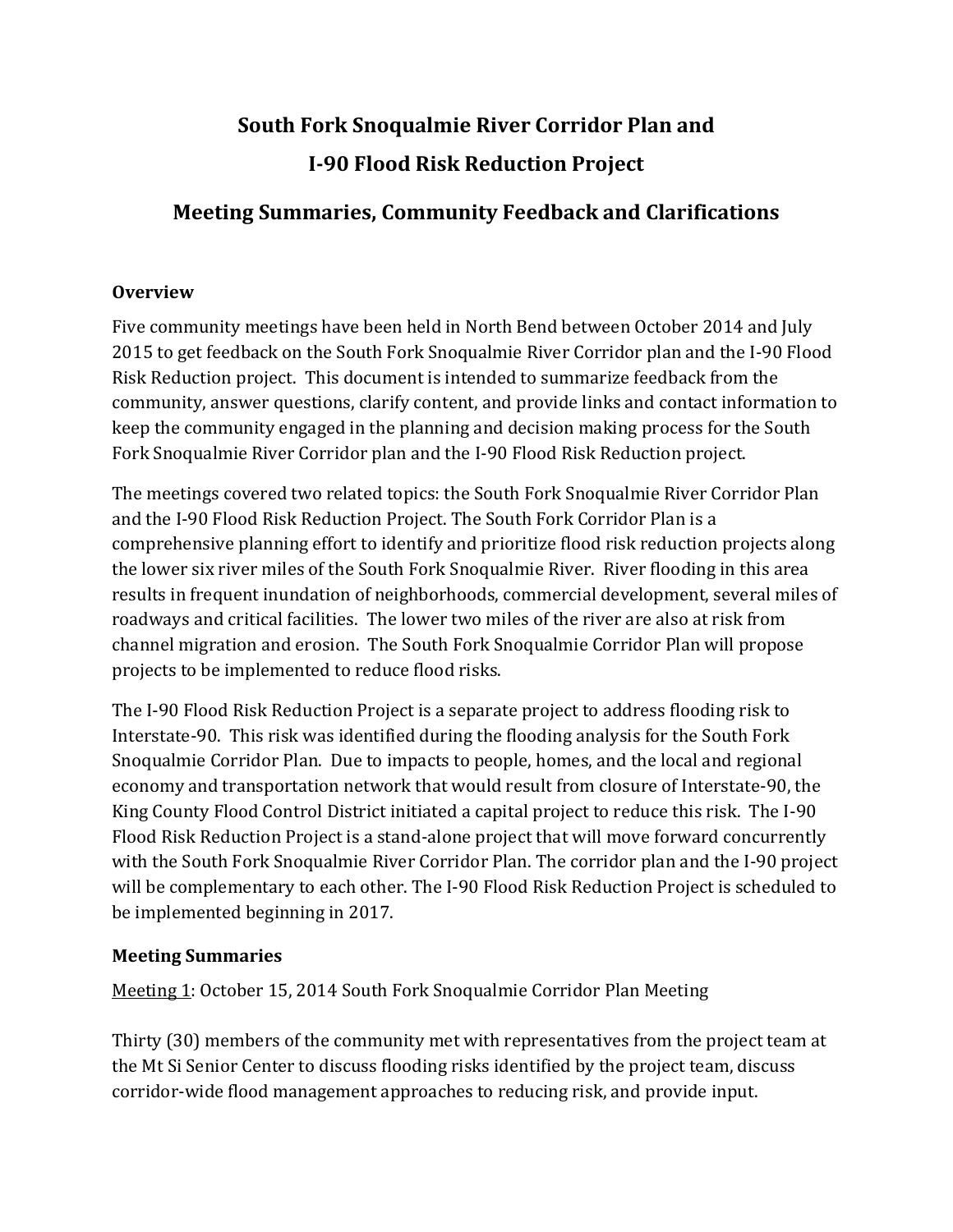What we heard from the Community:

- Existing risks were accurately described.
- Support for provisional goals adopted for the South Fork Snoqualmie Corridor Plan.
- Consideration of three corridor-wide floodplain management approaches made sense.

Meeting 2: June 23, 2015 Circle River Ranch Neighborhood Meeting Meeting 3: July 7, 2015 Maloney Grove Neighborhood Meeting Meeting 4: July 9, 2015 SE 131st Street Neighborhood Meeting

Approximately 85 members of the community met with representatives from the project team at three neighborhood meetings in the South Fork Snoqualmie River Corridor. Invitations to the meetings were mailed directly to members of the Circle River Ranch, Maloney Grove and SE 131st Street neighborhoods. At the well-attended meetings the project team presented information regarding corridor-wide floodplain management approaches under consideration for the South Fork Snoqualmie River Corridor Plan and included brief discussion of the [I-90 Flood Risk Reduction Project.](http://www.kingcounty.gov/depts/dnrp/wlr/sections-programs/river-floodplain-section/capital-projects/si-view-levee-setback-I-90.aspx)

Meeting 5: July 23, 2015 South Fork Snoqualmie Corridor Plan Open House

Approximately 40 individuals attended Meeting 5, an open house hosted by the project team at the North Bend Senior Center. The project team shared displays of Corridor Planning analysis and engaged in conversations with the community to learn more about concerns and answer questions.

What we heard from the Community at meetings 2, 3, 4 and 5:

- Important historical knowledge of the river system and flooding.
- A desire to use gravel management (dredging) as a tool to achieve flood risk reduction goals.
- Concern that the preferred project alternative for the Corridor Plan had been decided.
- Concern that property was being purchased along the corridor and request that any further purchasing of property cease until a plan is complete and alternatives have been selected.
- Confusion between the South Fork Snoqualmie River Corridor Plan and the I-90 Flood Risk Reduction Project.
- Strong interest in being involved in future planning and decision making for the South Fork Snoqualmie Corridor Plan.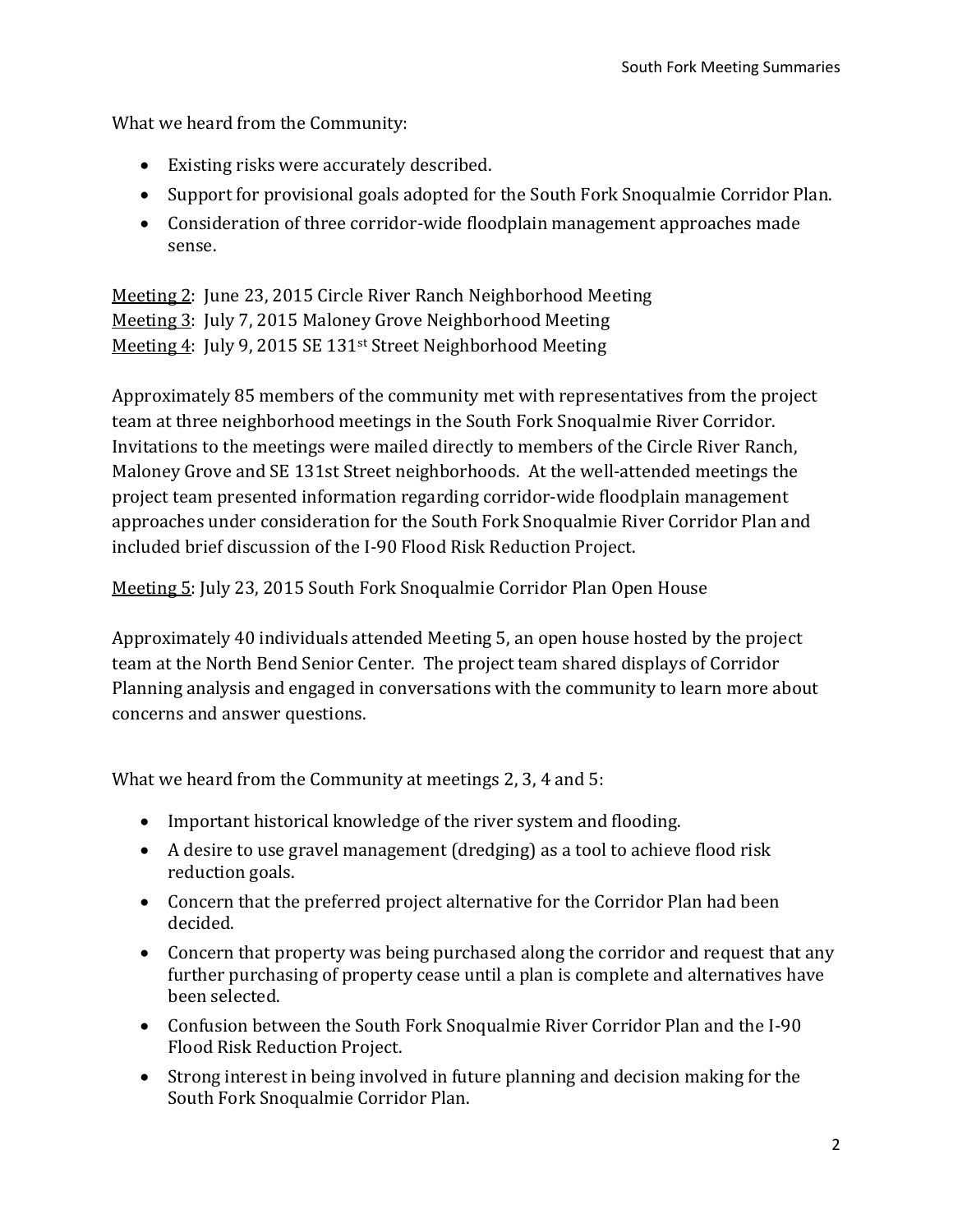- Concern that the project team's attempts at communication had not reached the entire community and a desire for more effective communication by the project team.
- Interest for the project team to clearly communicate the timeline for implementation of the South Fork Snoqualmie River Corridor Plan and the I-90 Flood Risk Reduction Project.
- Residents' knowledge of historic flooding and river management practices. Specifically, experience was shared that river dredging between the 1960s and early 1990s was effective at reducing floods. Neighborhood flooding has been witnessed by most of the attendees at the meetings with especially significant floods in 1990, 2006, 2008, and 2009. Flooding over Bendigo Boulevard South is concerning to the community and development in the floodplain is contributing to increased flooding. Development within the City of North Bend was specifically mentioned as a concern.
- Support for the use of gravel removal, while there were some questions regarding its effectiveness as a long term solution. As part of the South Fork Snoqualmie River Corridor Plan, the project team is considering the benefits and effectiveness of gravel management within each reach of the corridor. The project team is also considering gravel management as one of several alternative actions for the I-90 Flood Risk Reduction Project.
- Many felt that project decisions had been made without listening to their input.

In response, King County has placed all acquisitions in the South Fork corridor on hold, and the corridor planning schedule is being expanded to allow for additional community input. No final decisions have been made for the South Fork Snoqualmie River Corridor Plan or the I-90 Flood Risk Reduction Project alignments or actions.

Answers to many questions that arose at these meetings are provided in two Frequently Asked Questions (FAQ) documents – one each for the South Fork Snoqualmie River Corridor Plan and the I-90 Flood Risk Reduction Project – available on King County's websites for the two projects. See links below.

Additional comments and questions are always welcome. Feel free to contact the project representative, Clint Loper, at [clint.loper@kingcounty.gov](mailto:clint.loper@kingcounty.gov) or 206-477-4757, for further information or to provide additional input.

### **Next Steps**

The project team is developing additional corridor information for review by the King County Flood Control District and the community during the first quarter of 2016. After incorporating community input, the Flood Control District will consider a proposed draft South Fork Snoqualmie River Corridor Plan. Additional opportunities for community involvement in the planning and decision making process for the South Fork Snoqualmie River Corridor Plan and the I-90 project are planned during 2015 and 2016.